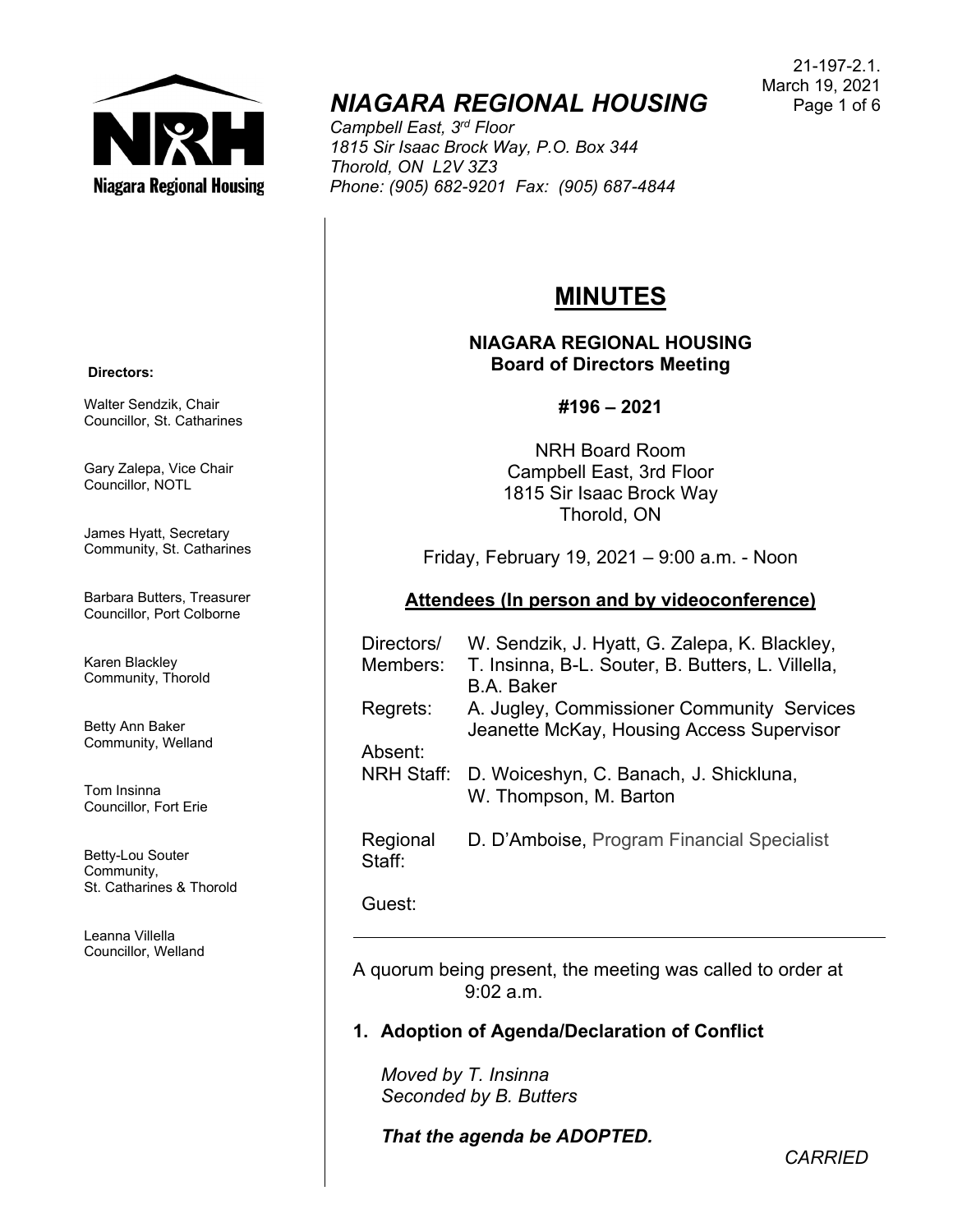No conflicts of interest were declared.

The Chair welcomed all to the meeting and called for any additions to the agenda. D. Woiceshyn asked to add an in camera item under section 6. Closed Session.

D. Woiceshyn provided the background of the presentation, to convey a better understanding of the housing access process.

### **2. PRESENTATION –** Housing Access – J. Shickluna

Discussion took place on housing eligibility and criteria, and how the transition to Community Services will emerge.

The Chair asked D. Woiceshyn to confer with A. Jugley and present on this topic at a board meeting prior to the ASD transition.

J. Shickluna confirmed that the Provider Advisory Committee (PAC) is to remain intact and will report to Community Services through to Council.

The Chair asked D. Woiceshyn to deliver a visual reporting line, i.e. the process from PAC to Community Services to Homelessness, etc.

*Moved by B. Butters Seconded by B.A. Baker*

#### *That the Niagara Regional Housing Board of Directors RECEIVES the Housing Access presentation for information.*

*CARRIED*

## **3. Consent Items**

G. Zalepa congratulated staff for being proactive in engaging with tenants.

*Moved by J. Hyatt Seconded by G. Zalepa*

*That the following items be RECEIVED and/or APPROVED as stated:*

*3.1. Minutes of the January 15, 2021 Meeting – 21-196-3.1. be APPROVED.*

- *3.2. Development Updates – Hawkins St. Project*
	- *3.2.1. Budget Snapshot as of January 31, 2021 – 21-196-3.2.1. be RECEIVED for information.*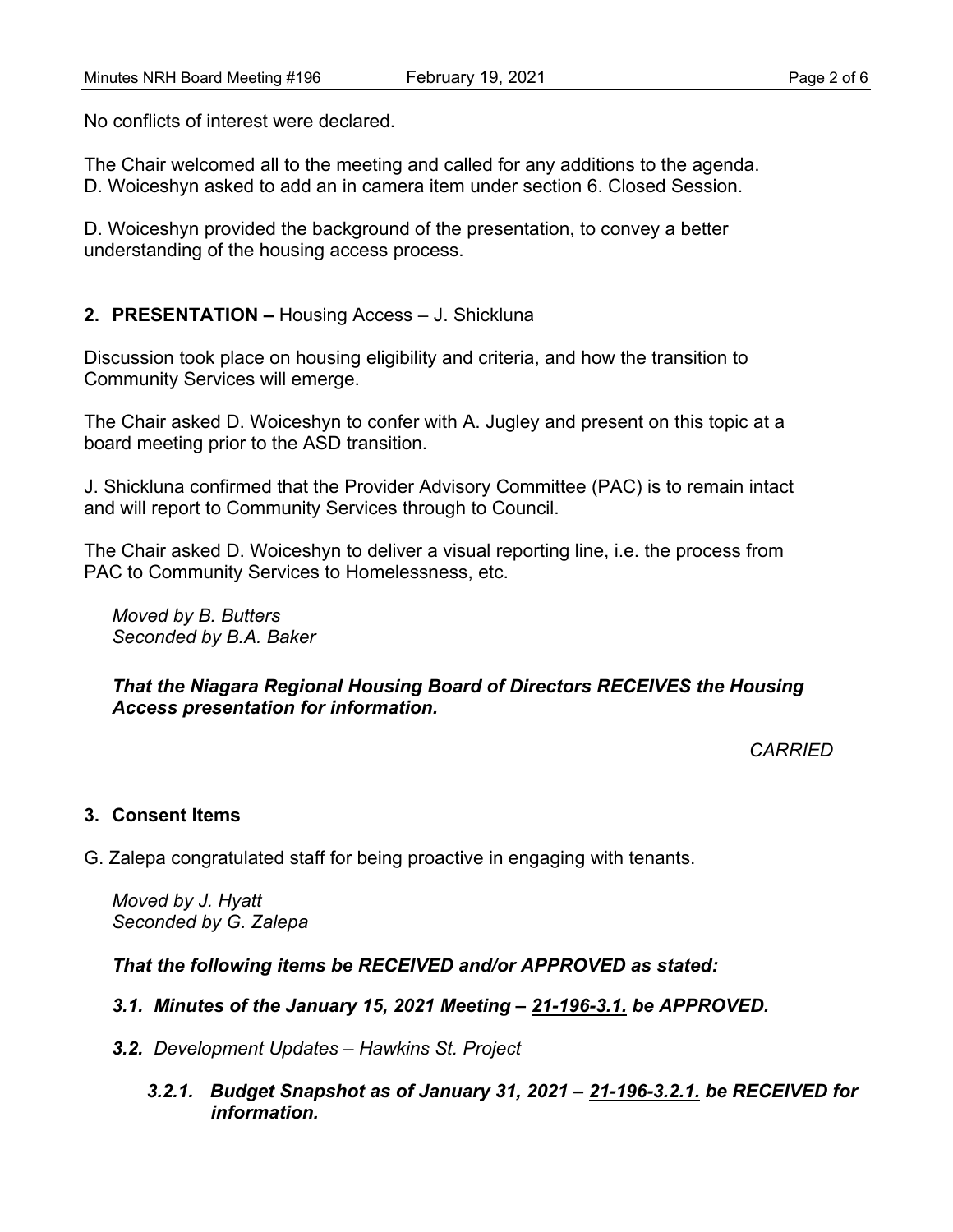- *3.2.2. Development Report #15 – 21-196-3.2.2. be RECEIVED for information.*
- *3.3. Tenant Advisory Committee Minutes – 21-196-3.3. be RECEIVED for information.*
- *3.4. Provider Advisory Committee Minutes – 21-196-3.4. be RECEIVED for information.*
- *3.5. 4th Quarter Report – 21-196-3.5. be RECEIVED for information.*
- *3.6. HSA Regulations Update – Rent Freeze – 21-196-3.6. be RECEIVED for information.*
- *3.7. Benefits of Community Programs Coordinators – 21-196-3.7. be RECEIVED for information.*
- *3.8. Communications – Letter from Niagara College Student – 21-196-3.8. be RECEIVED for information.*
- *3.9. NRH Website Refresh – 21-196-3.9. be RECEIVED for information.*

*CARRIED*

#### **4. Discussion Items**

4.1. COVID-19 Update

Discussion ensued on providing tenants with the necessary tools and assistance to book appointments for the COVID-19 vaccine as well as implementation of the inoculation.

G. Zalepa asked staff to prepare a best model for administration of the vaccine.

The Chair requested a member of NRH to be included on the Region's Community Coordination Task Force for COVID-19 Vaccination.

The Chair also recommended that Betty-Lou Souter become a member of this task force.

*Moved by B. Butters Seconded by B.L. Souter*

*That the Niagara Regional Housing Board of Directors Requests a seat on the Region's Community Coordination Task Force for COVID-19 Vaccination.*

*CARRIED*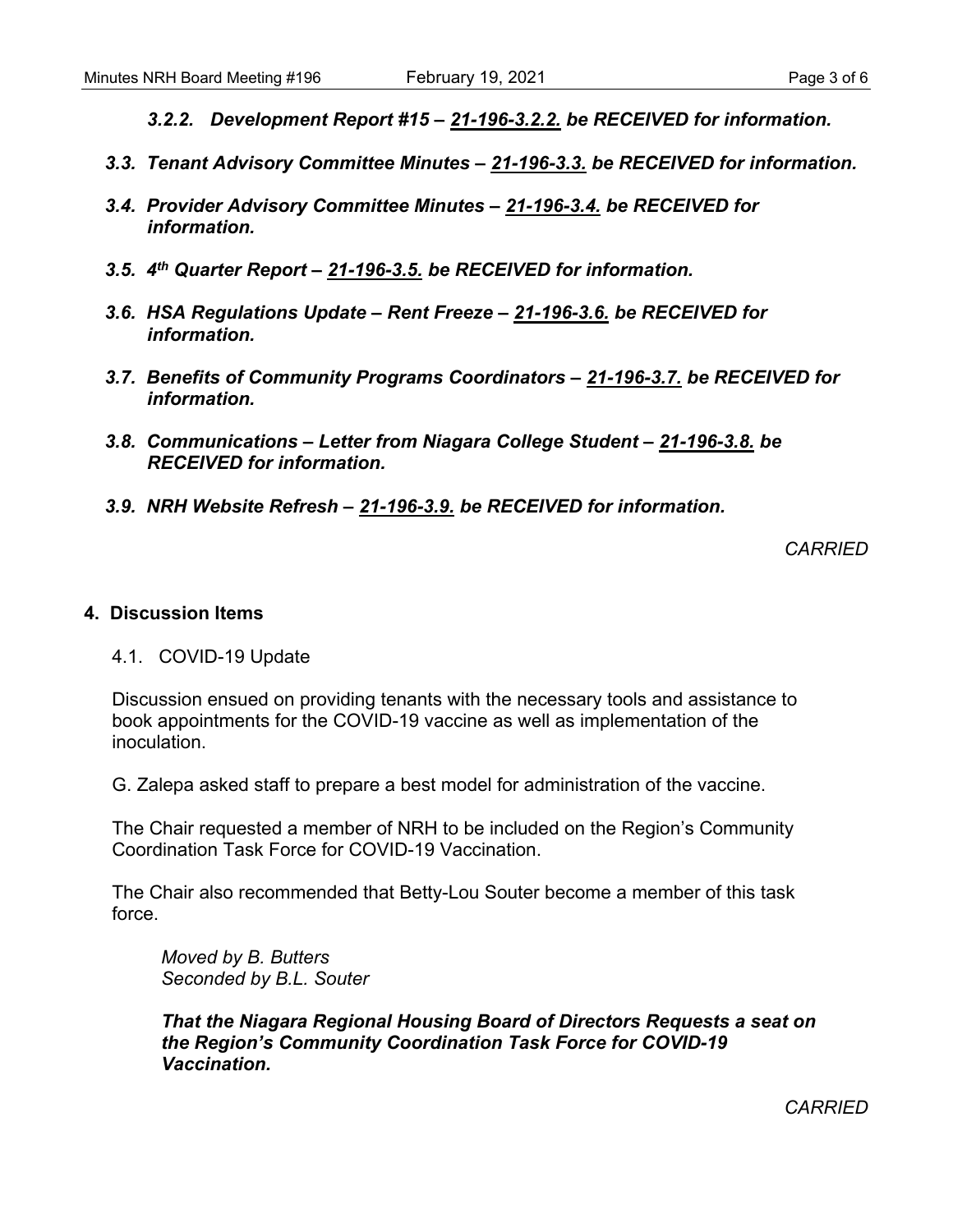The Chair advised the Board of the meeting held with executives from Cogeco and Bell Canada regarding affordable internet pricing for our tenants. Follow up calls with Cogeco and Bell Canada are anticipated.

*Moved by B. Butters Seconded by B.A. Baker*

*That the Niagara Regional Housing Board of Directors RECEIVES the COVID-19 Update report for information.*

*CARRIED*

4.2. New Development Strategies and Funding Opportunities

C. Banach stated that the Hawkins build was going well. Remediation is taking place on the POA land held for the 32 modular build through the Rapid Housing Initiative (RHI).

D. Woiceshyn added that G. Szaszi is working with a non-profit to secure a private mortgage for the balance of their mortgage term and to develop an agreement with CMHC for co-investment funding. A meeting is planned for the following week with Meridian.

*Moved by G. Zalepa Seconded by K. Blackley*

*That the Niagara Regional Housing Board of Directors RECEIVES the New Development Strategies and Funding Opportunities verbal report for information.*

*CARRIED*

4.3. End of Mortgage Update

J. Shickluna spoke to the report.

The Chair asked that a councillor director prepare to pull this item at Regional Council to bring forward as a Region advocacy platform.

*Moved by G. Zalepa Seconded by B. Butters*

*That the Niagara Regional Housing Board of Directors ENDORSES the "An End of Mortgage Position Paper" (Appendix 1).* 

*That the Niagara Regional Housing Board of Directors FORWARDS this report to Public Health and Social Services Committee for Endorsement.*

*CARRIED*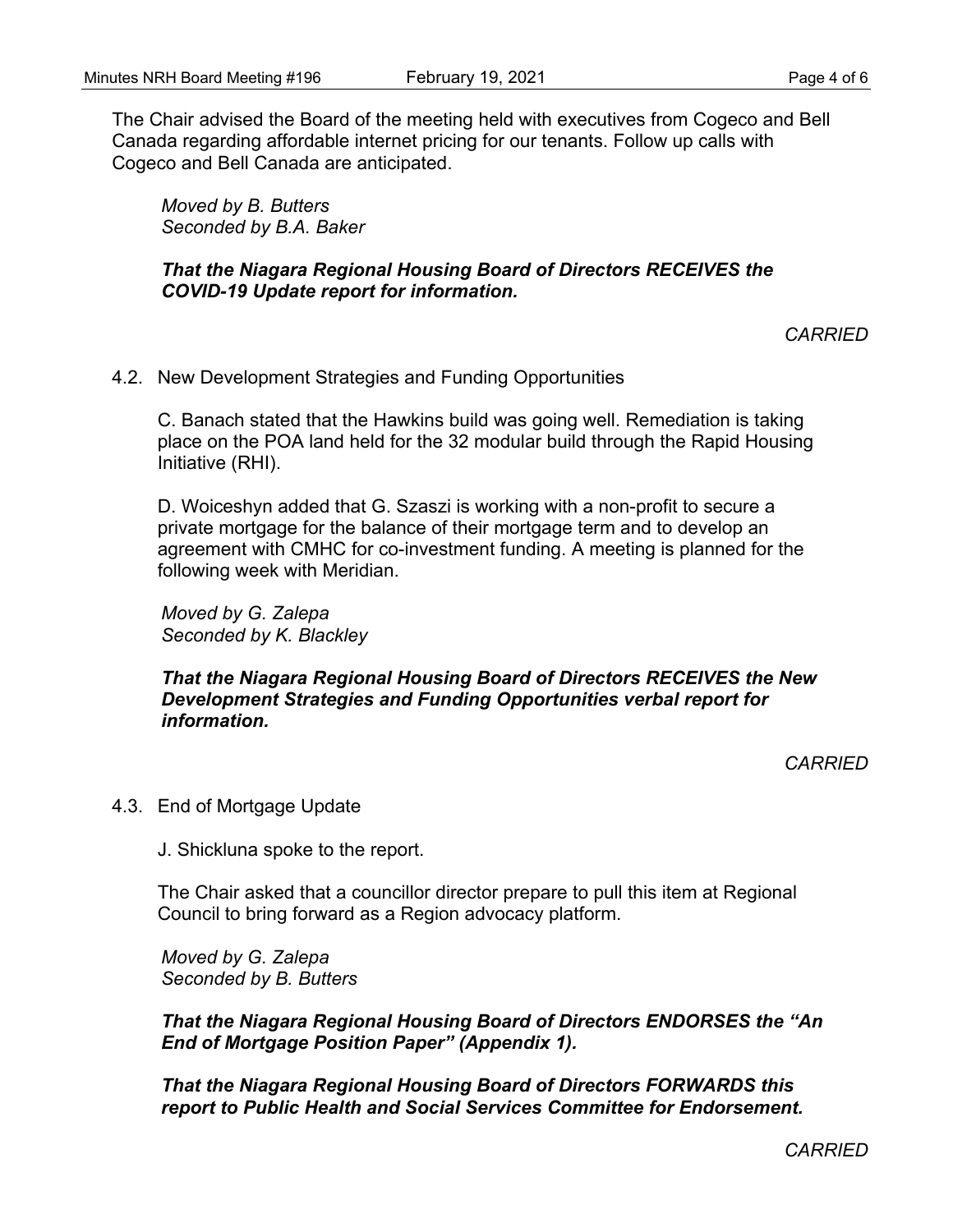4.4. Year End Transfer Report

D. D'Amboise provided highlights as illustrated in the report.

B. Butters mentioned her meeting with D. Woiceshyn and D. D'Amboise the previous day and supported the strategy as proposed.

*Moved by K. Blackley Seconded by B. Butters*

- *1. That the unaudited summarized results for Niagara Regional Housing (NRH) as detailed in Appendix 1, BE RECEIVED.*
- *2. That the transfer of the NRH 2020 year-end operating surplus of \$555,286 to the Niagara Region, to be addressed through the Niagara Region's consolidated levy yearend transfer report, BE APPROVED.*
- *3. That this report BE FORWARDED to the March 10, 2021 Corporate Services Committee (CSC) meeting.*

*CARRIED*

#### **5. Other Business**

5.1. Board Meeting Dates/Times – 2021

After discussion, it was determined that G. Zalepa, as Vice-Chair, would Chair the meetings of March 19 and April 16, 2021. The Chair will discuss with the Vice-Chair any changes of start time for future meetings. The meeting of May 28 will be moved to another date, yet to be confirmed, and a July 16 meeting was added to the schedule.

## **6. Closed Session**

With the exception of D. Woiceshyn, C. Banach and M. Barton, all staff left the meeting.

*Moved by J. Hyatt Seconded by B. Butters*

*That the Niagara Regional Housing Board of Directors MOVE INTO Closed Session to APPROVE/RECEIVE information of a confidential nature pertaining to Acquisition of Property and Labour Relations.*

*CARRIED*